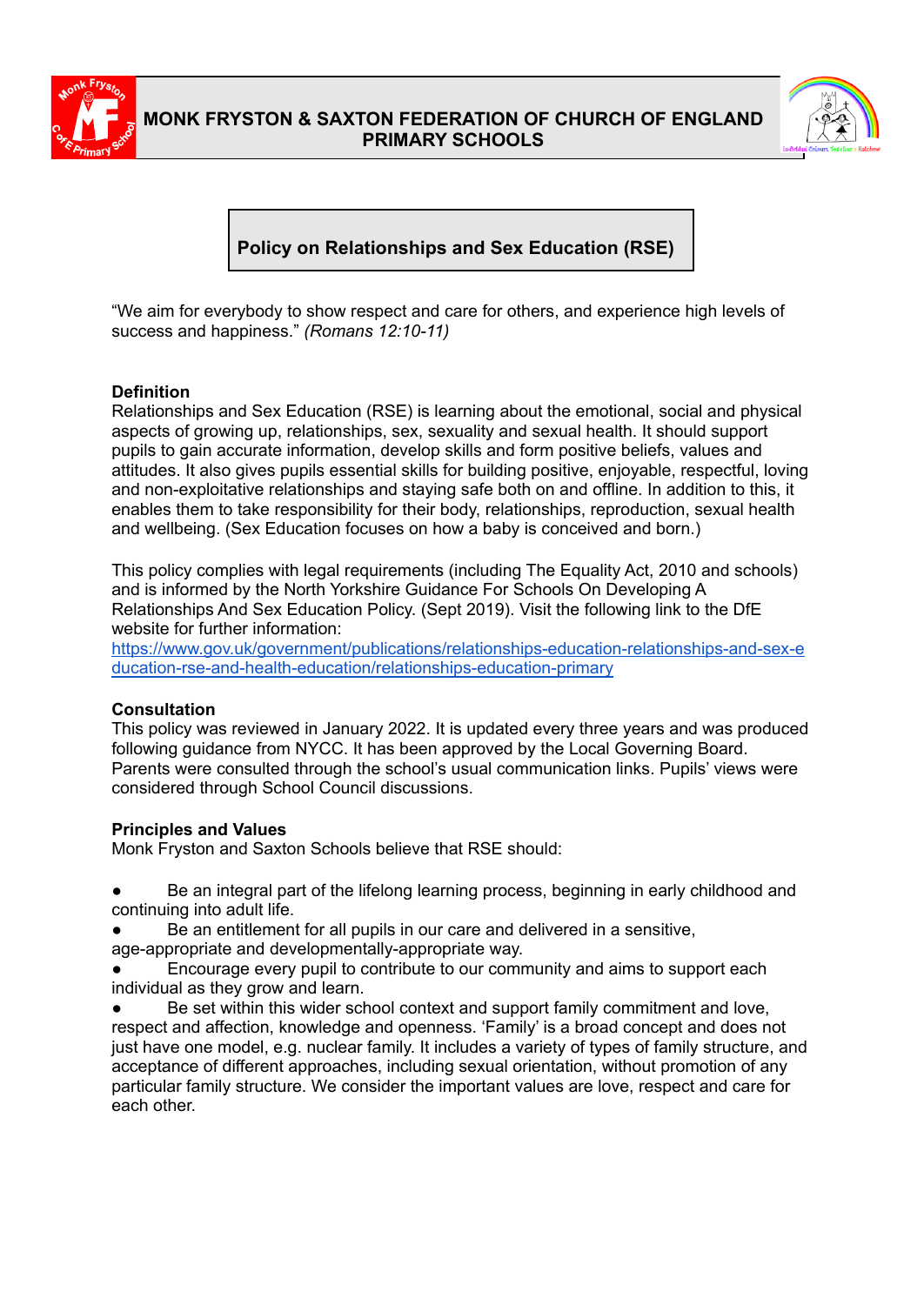## **Aims:**

The aim of Relationships and Sex Education is to provide balanced, factual information about physical and emotional changes, together with consideration of the broader emotional, ethical, religious, and moral dimensions of relationships (including sexual harassment). Our RSE programme aims to prepare pupils through an age and maturity-appropriate curriculum, which will prepare them for an adult life in which they can:

develop positive values and a moral framework that will quide their decisions, judgements and behaviour; have the confidence and self-esteem to value themselves and others and respect for individual conscience and the skills to judge what kind of relationship they want.

● develop confidence in talking and listening about feelings and relationships in order to share and respect each other's views.

generate an atmosphere where questions and discussion on personal matters can take place without any stigma or embarrassment.

enable children to be aware of personal, psychological, emotional and physical changes in themselves and others.

understand the consequences of their actions and behave responsibly within developing relationships.

avoid being pressured into uncomfortable or unsafe situations.

communicate effectively by developing appropriate terminology for sex and relationship issues.

enable children to develop the ability to form positive relationships.

develop awareness of their sexuality and gender, and understand differences and promote equality and diversity.

have sufficient information and skills to protect themselves from infection.

be aware of sources of help and acquire the skills and confidence to access health advice and support.

#### **Values:**

- learning the importance of values, individual conscience and moral choices
- learning the value of family life, stable and loving relationships, and marriage
- learning about the nurture of children
- demonstrating the values of respect, love, care, honesty, kindness, tolerance and courtesy.
- exploring, considering and understanding moral dilemmas
- developing skills, including negotiation and decision-making
- challenging misconceptions

## **Learning Outcomes:**

learning and understanding physical and emotional development at appropriate stages

- understanding physical and emotional changes and the development of relationships
- learning about reproduction, human sexuality and personal health

learn about acceptable and unacceptable behaviour and be confident in seeking help when necessary

know where to go for help/advice in school and how to access a range of local and national support agencies

## **Delivery of RSE and the curriculum**

The schools' RSE curriculum has been organised in line with the statutory requirements outlined in the DfE statutory guidance. Working in accordance with this, we have planned a progressive curriculum, so that topics are built on prior knowledge and understanding.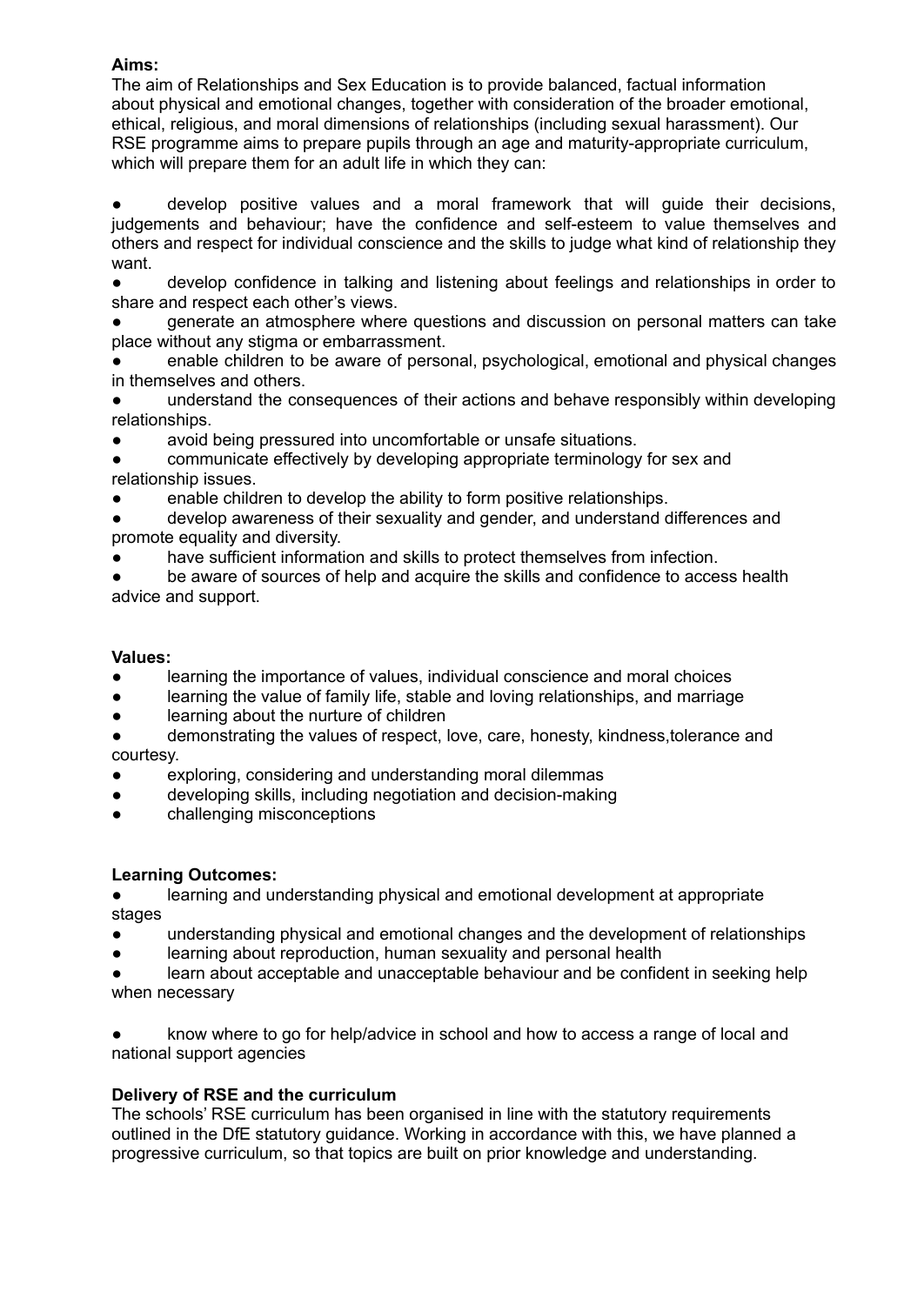The following tables have been taken from the DfE statutory guidance document and provide an overview of the required learning for the relationships and health strands throughout the primary years:

| Relationships Education: by the end of primary school, pupils should know: |                                                                                                                                                                                                                                                                                                                                                                                                                                                                                                                                                                                                                                                                                                                                                                                                                                                                                                                                                                                                                                                                                                      |  |
|----------------------------------------------------------------------------|------------------------------------------------------------------------------------------------------------------------------------------------------------------------------------------------------------------------------------------------------------------------------------------------------------------------------------------------------------------------------------------------------------------------------------------------------------------------------------------------------------------------------------------------------------------------------------------------------------------------------------------------------------------------------------------------------------------------------------------------------------------------------------------------------------------------------------------------------------------------------------------------------------------------------------------------------------------------------------------------------------------------------------------------------------------------------------------------------|--|
| Families and people<br>who care for me                                     | • that families are important for children growing up<br>because they can give love, security and stability<br>• the characteristics of healthy family life, commitment to<br>each other, including in times of difficulty, protection and<br>care for children and other family members, the importance<br>of spending time together and sharing each other's lives<br>• that other families, either in school or in the wider world,<br>sometimes look different from their family, but that they<br>should respect those differences and know that other<br>children's families are also characterised by love and care<br>• that stable, caring relationships, which may be of different<br>types, are at the heart of happy families, and are important<br>for children's security as they grow up<br>• that marriage represents a formal and legally-recognised<br>commitment of two people to each other which is intended<br>to be lifelong<br>• how to recognise if family relationships are making them<br>feel unhappy or unsafe, and how to seek help or advice<br>from others if needed |  |
| Caring friendships                                                         | • how important friendships are in making us feel happy and<br>secure, and how people choose and make friends<br>• the characteristics of friendships, including mutual<br>respect, truthfulness, trustworthiness, loyalty, kindness,<br>generosity, trust, sharing interests and experiences and<br>support with problems and difficulties<br>• that healthy friendships are positive and welcoming<br>towards others, and do not make others feel lonely or<br>excluded<br>• that most friendships have ups and downs, and that these<br>can often be worked through so that the friendship is<br>repaired or even strengthened, and that resorting to<br>violence is never right<br>. how to recognise who to trust and who not to trust, how to<br>judge when a friendship is making them feel unhappy or<br>uncomfortable, managing conflict, how to manage these<br>situations and how to seek help or advice from others,<br>if needed                                                                                                                                                        |  |
| Respectful<br>relationships                                                | • the importance of respecting others, even when they are<br>very different from them (for example, physically, in<br>character, personality or background), or make different<br>choices or have different preferences or beliefs<br>• practical steps they can take in a range of different<br>contexts to improve or support respectful relationships<br>• the conventions of courtesy and manners<br>• the importance of self-respect and how this links to their<br>own happiness<br>• that, in school and in wider society, they can expect to be<br>treated with respect by others, and that in turn they should<br>show due respect for others, including those in positions of                                                                                                                                                                                                                                                                                                                                                                                                              |  |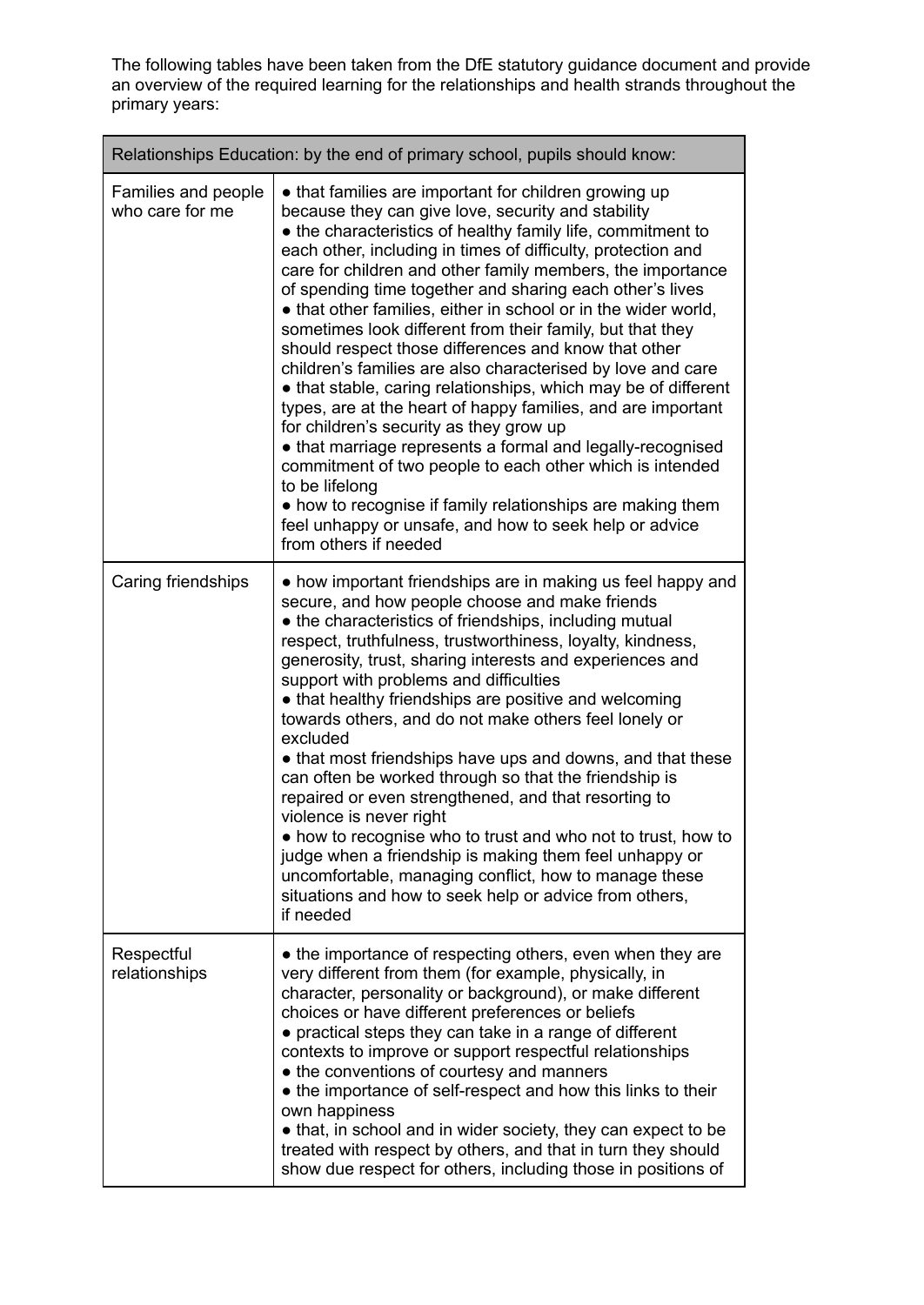|                                                                     | authority<br>· about different types of bullying (including cyberbullying),<br>the impact of bullying, responsibilities of bystanders<br>(primarily reporting bullying to an adult) and how to get help<br>·about acceptable and unacceptable behaviour<br>what a stereotype is, and how stereotypes can be unfair,<br>negative or destructive<br>• the importance of permission-seeking and giving in<br>relationships with friends, peers and adults<br>know how to seek help confidently                                                                                                                                                                                                                                                                                                                                                                                                                                                                        |  |
|---------------------------------------------------------------------|--------------------------------------------------------------------------------------------------------------------------------------------------------------------------------------------------------------------------------------------------------------------------------------------------------------------------------------------------------------------------------------------------------------------------------------------------------------------------------------------------------------------------------------------------------------------------------------------------------------------------------------------------------------------------------------------------------------------------------------------------------------------------------------------------------------------------------------------------------------------------------------------------------------------------------------------------------------------|--|
| Online relationships                                                | • that people sometimes behave differently online, including<br>by pretending to be someone they are not<br>• that the same principles apply to online relationships as to<br>face-to-face relationships (acceptable/unacceptable<br>behaviour), including the importance of respect for others<br>online including when we are anonymous<br>• the rules and principles for keeping safe online, how to<br>recognise risks, harmful content and contact, how to report<br>them and seek help confidently<br>• how to critically consider their online friendships and<br>sources of information, including awareness of the risks<br>associated with people they have never met<br>• how information and data is shared and used online                                                                                                                                                                                                                            |  |
| Being safe                                                          | what sorts of boundaries are appropriate in<br>friendships with peers and others (including in a digital<br>context)<br>• about the concept of privacy and the implications of it for<br>both children and adults; including that it is not always right<br>to keep secrets if they relate to being safe<br>• that each person's body belongs to them, and the<br>differences between appropriate and inappropriate or<br>unsafe physical, and other contact<br>• how to respond safely and appropriately to adults they<br>may encounter (in all contexts, including online) whom they<br>do not know<br>• how to recognise and report feelings of being unsafe or<br>feeling bad about any adult<br>• how to ask for advice for themselves or others, and to<br>keep trying until they are heard<br>• how to report concerns or abuse, and the vocabulary and<br>confidence needed to do so<br>• where to get advice e.g. family, school and/or other<br>sources |  |
| Health education: by the end of primary school, pupils should know: |                                                                                                                                                                                                                                                                                                                                                                                                                                                                                                                                                                                                                                                                                                                                                                                                                                                                                                                                                                    |  |
| Mental wellbeing                                                    | • that mental wellbeing is a normal part of daily life, in the<br>same way as physical health<br>• that there is a normal range of emotions (e.g. happiness,<br>sadness, anger, fear, surprise, nervousness) and the scale<br>of emotions that all humans experience in relation to<br>different experiences and situations<br>• how to recognise and talk about their emotions, including<br>having a varied vocabulary of words to use when talking                                                                                                                                                                                                                                                                                                                                                                                                                                                                                                              |  |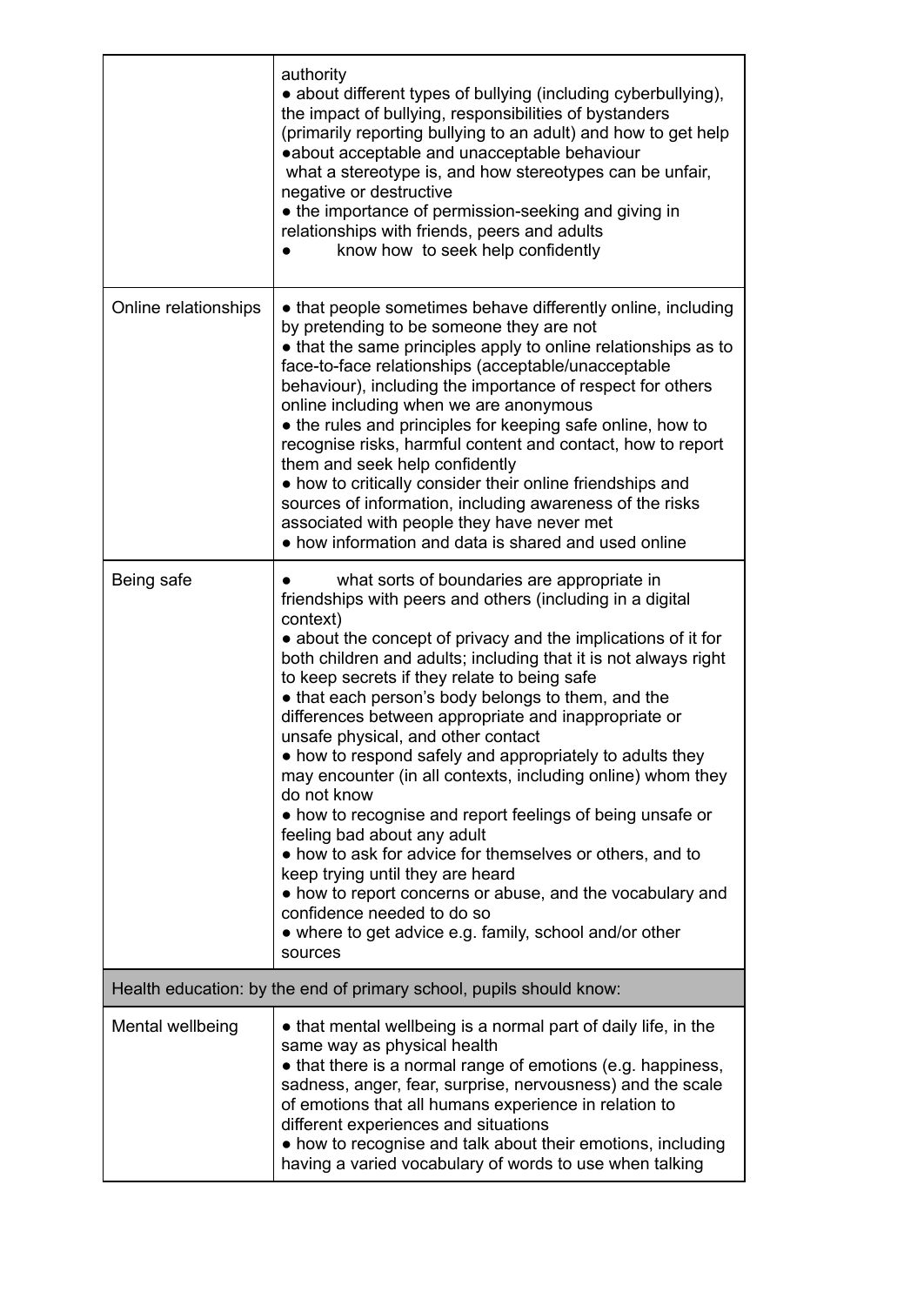|                                | about their own and others' feelings<br>• how to judge whether what they are feeling and how they<br>are behaving is appropriate and proportionate<br>• the benefits of physical exercise, time outdoors,<br>community participation, voluntary and servic- based activity<br>on mental wellbeing and happiness<br>• simple self-care techniques, including the importance of<br>rest, time spent with friends and family and the benefits of<br>hobbies and interests<br>• isolation and loneliness can affect children and that it is<br>very important for them to discuss their feelings with an<br>adult and seek support<br>• that bullying (including cyberbullying) has a negative and<br>often lasting impact on mental wellbeing<br>• where and how to seek support (including recognising the<br>triggers for seeking support), including whom in school they<br>should speak to if they are worried about their own or<br>someone else's mental wellbeing or ability to control their<br>emotions (including issues arising online)<br>• it is common for people to experience mental ill health.<br>For many people who do, the problems can be resolved, if<br>the right support is made available, especially if accessed<br>early enough |
|--------------------------------|----------------------------------------------------------------------------------------------------------------------------------------------------------------------------------------------------------------------------------------------------------------------------------------------------------------------------------------------------------------------------------------------------------------------------------------------------------------------------------------------------------------------------------------------------------------------------------------------------------------------------------------------------------------------------------------------------------------------------------------------------------------------------------------------------------------------------------------------------------------------------------------------------------------------------------------------------------------------------------------------------------------------------------------------------------------------------------------------------------------------------------------------------------------------------------------------------------------------------------------------------------|
| Internet safety and<br>harm    | • that for most people, the internet is an integral part of life<br>and has many benefits<br>• about the benefits of rationing time spent online, the risks<br>of excessive time spent on electronic devices and the<br>impact of positive and negative content online on their own<br>or with others and the mental and physical effects on<br>wellbeing<br>• how to consider the effects of their online actions on<br>others and know how to recognise and display respectful<br>behaviour online and the importance of keeping personal<br>information private<br>. why social media, some computer games and online<br>gaming, for example are age-restricted<br>• that the internet can also be a negative place, which can<br>have a negative impact on mental wellbeing<br>• how to be a discerning consumer of information online<br>including understanding that information, including that from<br>search engines, is ranked, selected and targeted<br>• where and how to report concerns and get support for<br>issues online                                                                                                                                                                                                               |
| Physical health and<br>fitness | • the characteristics and mental and physical benefits of an<br>active lifestyle<br>• the importance of building regular exercise into daily and<br>weekly routines and how to achieve this; for example,<br>walking or cycling to school, a daily mile or other forms of<br>regular, vigorous exercise<br>• the risks associated with an inactive lifestyle (including<br>obesity)<br>• how and when to seek support including which adults to<br>speak to in school if they are worried about their health                                                                                                                                                                                                                                                                                                                                                                                                                                                                                                                                                                                                                                                                                                                                             |
| Healthy eating                 | • what constitutes a healthy diet (including understanding                                                                                                                                                                                                                                                                                                                                                                                                                                                                                                                                                                                                                                                                                                                                                                                                                                                                                                                                                                                                                                                                                                                                                                                               |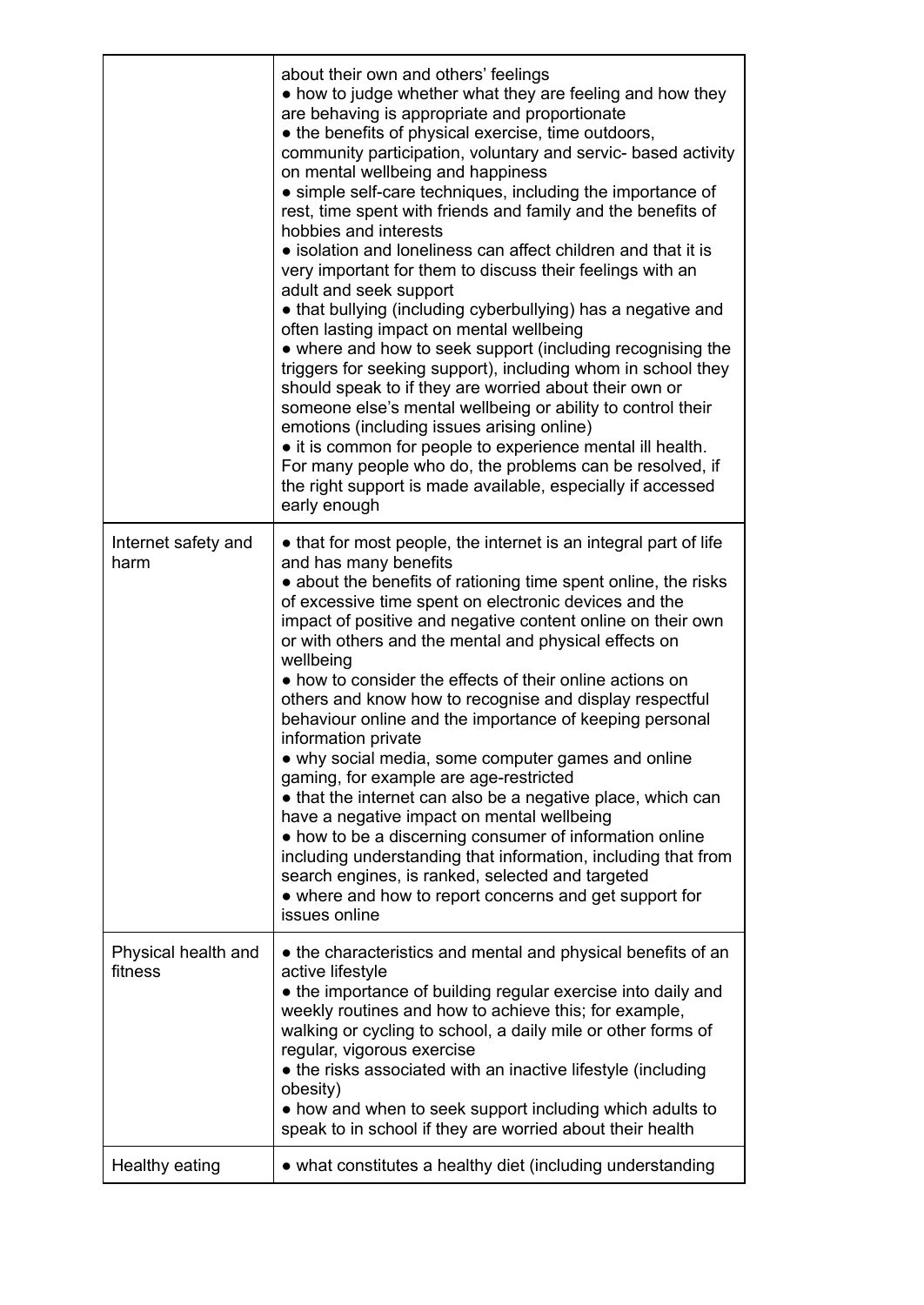|                               | calories and other nutritional content)<br>• the principles of planning and preparing a range of healthy<br>meals<br>• the characteristics of a poor diet and risks associated with<br>unhealthy eating (including, for example, obesity and tooth<br>decay) and other behaviours (e.g. the impact of alcohol on<br>diet and health)                                                                                                                                                                                                                                                                                                                                                                                                            |
|-------------------------------|-------------------------------------------------------------------------------------------------------------------------------------------------------------------------------------------------------------------------------------------------------------------------------------------------------------------------------------------------------------------------------------------------------------------------------------------------------------------------------------------------------------------------------------------------------------------------------------------------------------------------------------------------------------------------------------------------------------------------------------------------|
| Drugs, alcohol and<br>tobacco | • the facts about legal and illegal harmful substances and<br>associated risks, including smoking, alcohol use and<br>drug-taking                                                                                                                                                                                                                                                                                                                                                                                                                                                                                                                                                                                                               |
| Health and<br>prevention      | • how to recognise early signs of physical illness, such as<br>weight loss, or unexplained changes to the body<br>• about safe and unsafe exposure to the sun, and how to<br>reduce the risk of sun damage, including skin cancer<br>• the importance of sufficient, good-quality sleep for good<br>health and that a lack of sleep can affect weight, mood and<br>the ability to learn<br>• about dental health and the benefits of good oral hygiene<br>and dental flossing, including regular check-ups at the<br>dentist<br>· about personal hygiene and germs including bacteria,<br>viruses, how they are spread and treated, and the<br>importance of handwashing<br>• the facts and science relating to immunisation and<br>vaccination |
| Basic first aid               | • how to make a clear and efficient call to emergency<br>services if necessary<br>• concepts of basic first aid, for example, dealing with<br>common injuries, including head injuries                                                                                                                                                                                                                                                                                                                                                                                                                                                                                                                                                          |
| Changing<br>adolescent body   | • key facts about puberty and the changing adolescent<br>body, particularly from age 9 through to age 11, including<br>physical and emotional changes<br>• about menstrual wellbeing, including key facts about the<br>menstrual cycle<br>human reproduction, including conception.                                                                                                                                                                                                                                                                                                                                                                                                                                                             |

Lessons are set within the wider context of the PSHE curriculum and focus more on the emotional aspects of development and relationships, although the physical aspects of puberty and reproduction are also included. The RSE curriculum involves teaching the children the values essential for developing positive relationships. The Science National Curriculum is delivered and, although it is more concerned with the physical aspects of development and reproduction, the importance of relationships is inextricably linked within the delivery of programmes and our school ethos.

RSE delivery is the responsibility of the class teacher, who receives CPD training and updates from the PSHE co-ordinator at appropriate times. Both schools follow the Changing Me puzzle from the Jigsaw PSHE programme of study to support the teaching of puberty and conception in an age-appropriate manner.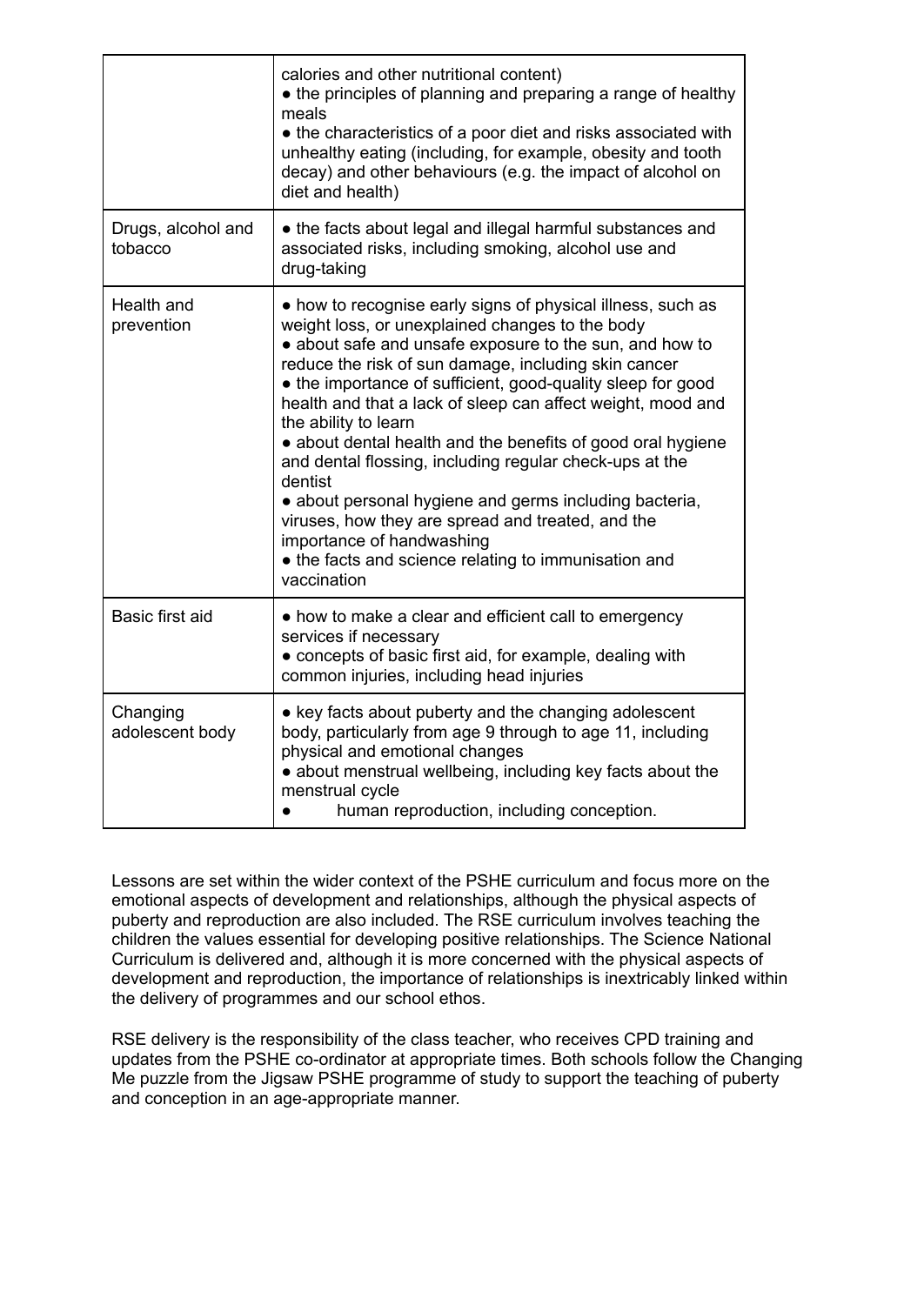Any PSHE lesson may consider questions or issues that some will find sensitive. Before embarking on these lessons, ground rules are established which prohibit inappropriate, personal information being requested or disclosed by those taking part in the lesson. When pupils ask questions, staff aim to answer them honestly, within the ground rules established at the start of the sessions. When it is felt that answering a specific question would involve information at a level inappropriate to the development of the rest of the pupils, the question may be dealt with individually at another time.

Resources used to support the teaching of RSE have been carefully selected following guidance from NYCC Education Services and the Healthy Child Team. They include some video materials specifically created for primary schools, as well as workbooks and discussion tasks.

Themes taught within the PSHE curriculum that include aspects of RSE are:

| <b>Foundation</b><br><b>Stage</b> | We are all different. (Considers differences between girls and<br>boys and knowing the correct terminology for all body parts and<br>understanding of privacy.)                                                 |
|-----------------------------------|-----------------------------------------------------------------------------------------------------------------------------------------------------------------------------------------------------------------|
| Years 1 and 2                     | <b>Exploring friendship and trust.</b> (The concepts of friendship<br>and trust.)<br>Keeping clean. (Personal hygiene.)                                                                                         |
| Years 3 and 4                     | Your feelings, your choice. (Looks at personal safety and<br>decision-making.)<br><b>Keeping safe.</b> (Deals with peer pressure.)                                                                              |
| Years 5 and 6                     | <b>Growing and changing.</b> (Physical and emotional changes as<br>puberty begins.)<br><b>Growing and changing.</b> (Changing & different kinds of<br>relationships, human reproduction, including conception.) |

Every year group accesses age-appropriate RSE education via the Jigsaw 'Relationships' and 'Changing Me' puzzles.

#### **Inclusion**

*Ethnic and Cultural Groups*

We intend our policy to be sensitive to the needs of different ethnic, cultural and religious groups. We encourage parents/ carers to discuss any concerns with the Headteacher.